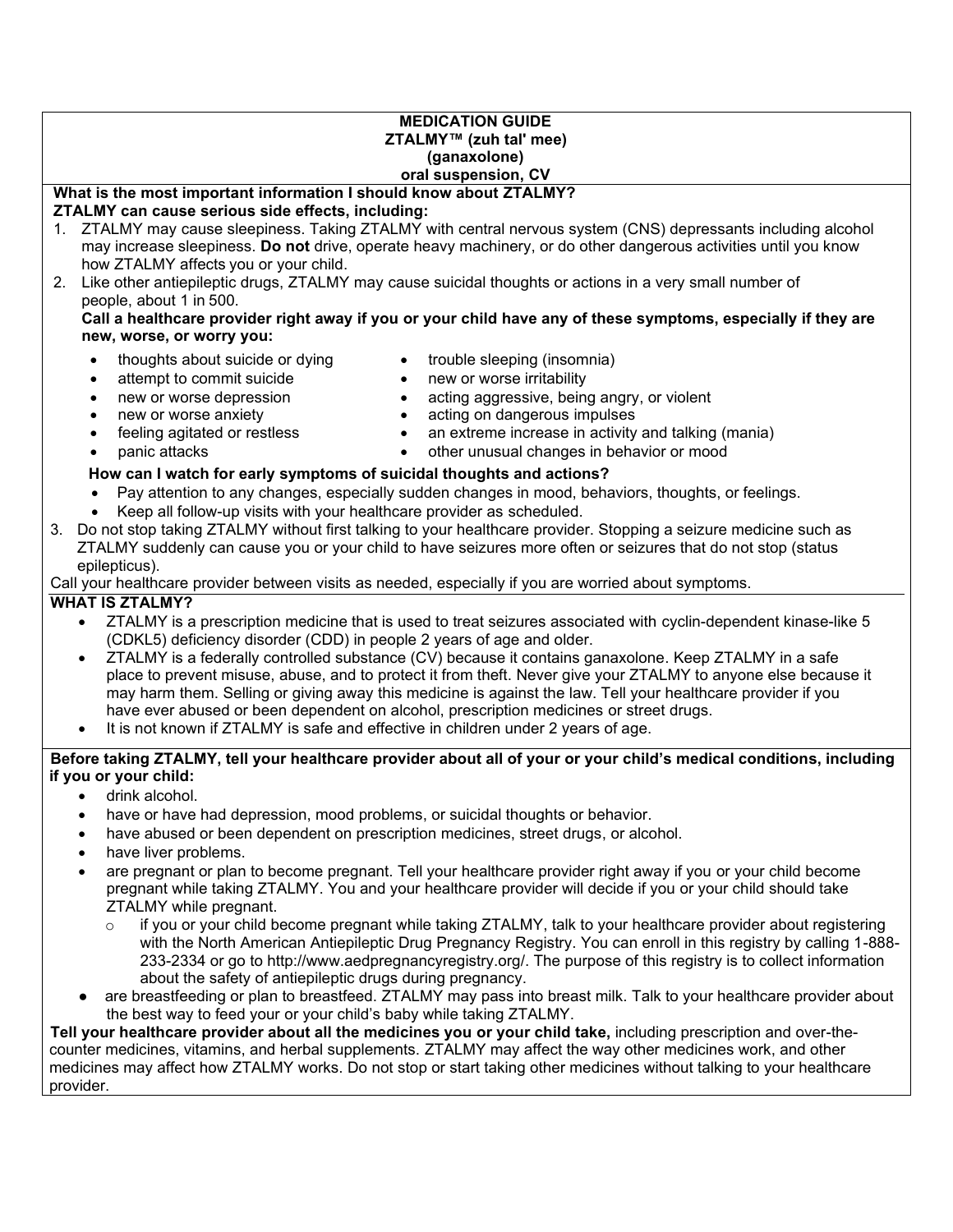#### **Especially tell your healthcare provider if you or your child take:**

- alcohol
- opioids
- antidepressants

Know the medicines you or your child take. Keep a list of them to show your healthcare provider or pharmacist when you or your child get a new medicine.

## **How should I take ZTALMY?**

- Read the **Instructions for Use** at the end of this Medication Guide for information on the right way to use ZTALMY.
- Take or give ZTALMY exactly as your healthcare provider tells you.
- Your healthcare provider will tell you how much ZTALMY to take or give and when to take or give it.
- Measure each dose of ZTALMY using the bottle adapter and oral dosing syringes provided by your pharmacist. Do not use a household teaspoon or tablespoon. If your dose of ZTALMY is less than 1 mL, your pharmacist will provide you with an appropriately sized syringe to take or give ZTALMY.
- Take or give ZTALMY with food.
- In case of overdose, get medical help or contact a live Poison Center expert right away.

#### **What should I avoid while taking ZTALMY?**

• **Do not** drive, operate heavy machinery, or do other dangerous activities until you know how ZTALMY affects you or your child. ZTALMY may cause you or your child to feel sleepy.

# **What are the possible side effects of ZTALMY?**

**ZTALMY can cause serious side effects, including:**

#### • See "**What is the most important information I should know about ZTALMY?**"

#### **The most common side effects of ZTALMY include:**

- o sleepiness
- o fever
- o excessive saliva or drooling
- o seasonal allergy

These are not all of the possible side effects of ZTALMY. For more information ask your healthcare provider or pharmacist. Tell your healthcare provider about any side effect that bothers you or your child, or that does not go away.

## **Call your doctor for medical advice about side effects. You may report side effects to FDA at 1-800-FDA-1088.** You may also contact Marinus Pharmaceuticals at 844-627-4687.

#### **How should I store ZTALMY?**

- Store ZTALMY between 59°F to 86°F (15°C to 30°C).
- Always store ZTALMY in its original bottle in an upright position.
- Keep the child-resistant cap tightly closed.
- Use ZTALMY within 30 days of first opening the bottle. Throw away (dispose of) any unused medicine after 30 days.

#### **Keep ZTALMY and all medicines out of the reach of children.**

#### **General Information about the safe and effective use of ZTALMY.**

Medicines are sometimes prescribed for purposes other than those listed in a Medication Guide. Do not use ZTALMY for a condition for which it was not prescribed. Do not give ZTALMY to other people, even if they have the same symptoms that you have. It may harm them.

You can ask your pharmacist of healthcare provider for information about ZTALMY that is written for health professionals.

# **What are the ingredients in ZTALMY?**

#### **Active ingredient:** ganaxolone

**Inactive ingredients:** artificial cherry flavor, citric acid, hypromellose, methylparaben, polyvinyl alcohol, propylparaben, purified water, simethicone emulsion, sodium benzoate, sodium citrate, sodium lauryl sulfate and sucralose.

Marketed by Marinus Pharmaceuticals, Inc. Radnor, PA 19087 USA For more information, go to www. ZTALMY.com or call 844-MARINUS (844-627-4687).

© 2022 Marinus Pharmaceuticals, Inc. All rights reserved.

ZTALMY is a registered trademark of Marinus Pharmaceuticals, Inc.

This Medication Guide has been approved by the U.S. Food and Drug Administration Issued: 6/2022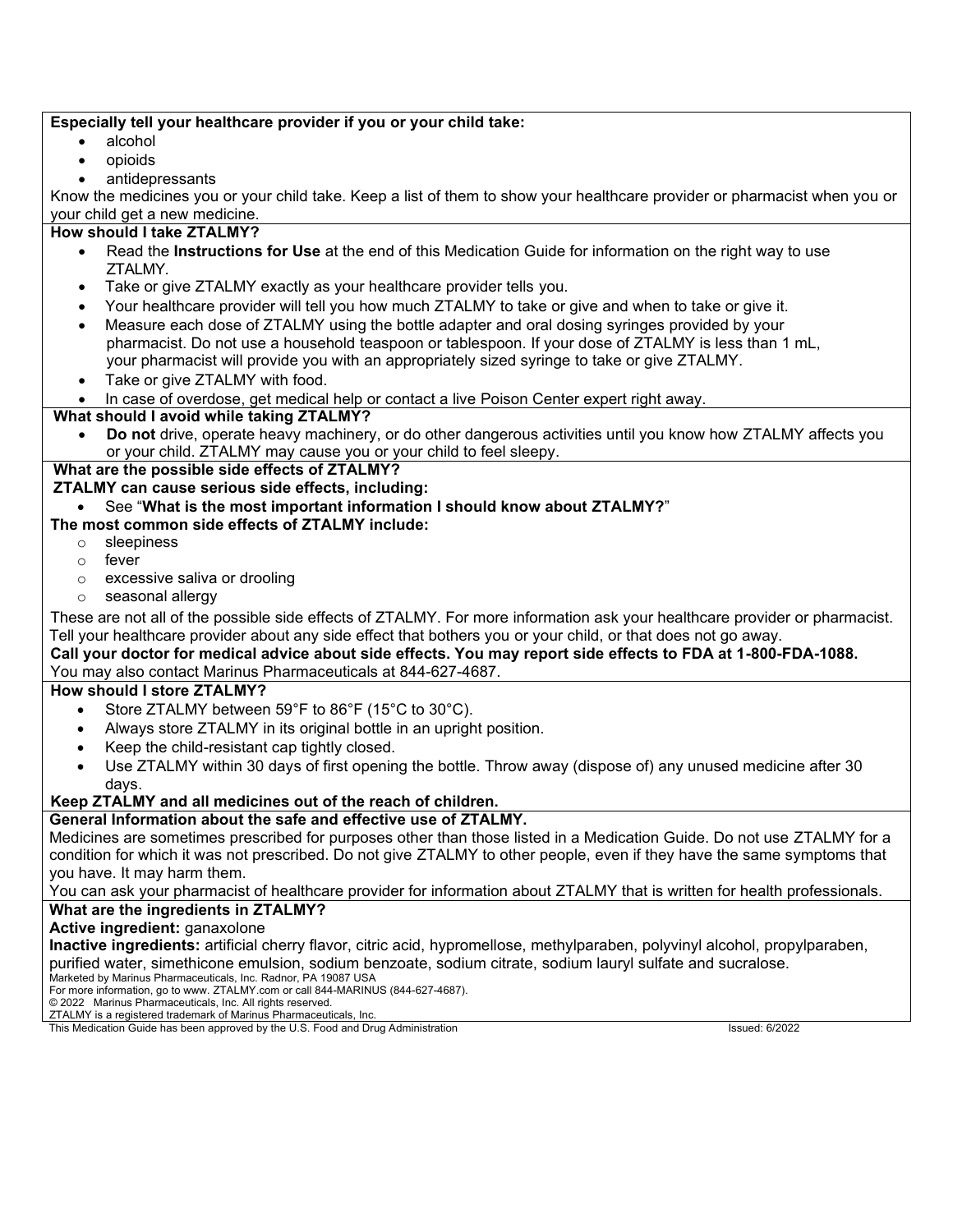## **INSTRUCTIONS FOR USE ZTALMY®** (**zuh-tal' mee**) **(ganaxolone) oral suspension, CV 50 mg/mL**

Be sure that you read, understand, and follow these instructions carefully to ensure proper dosing of the oral suspension.

# **Important:**

- Follow your healthcare provider's instructions for how to take or give ZTALMY.
- ZTALMY should always be given with food.
- Ask your healthcare provider or pharmacist if you are not sure how to prepare, take, or give the prescribed dose of ZTALMY.
- Always use the oral syringe provided by your pharmacist to make sure you measure the right amount of ZTALMY.
- Do not use ZTALMY after the expiration date on the package and each bottle.
- Use ZTALMY within 30 days of first opening the bottle.
- After 30 days of first opening the bottle, safely throw away (dispose of) any ZTALMY that has not been used.

#### **Each package contains:**



Supplies **not included** in the package:

- press-in bottle adapter
- oral syringe

You can get a press-in bottle adapter and oral syringes from your pharmacy. Your pharmacist can help you choose the right press-in bottle adapter and oral syringe to use with ZTALMY.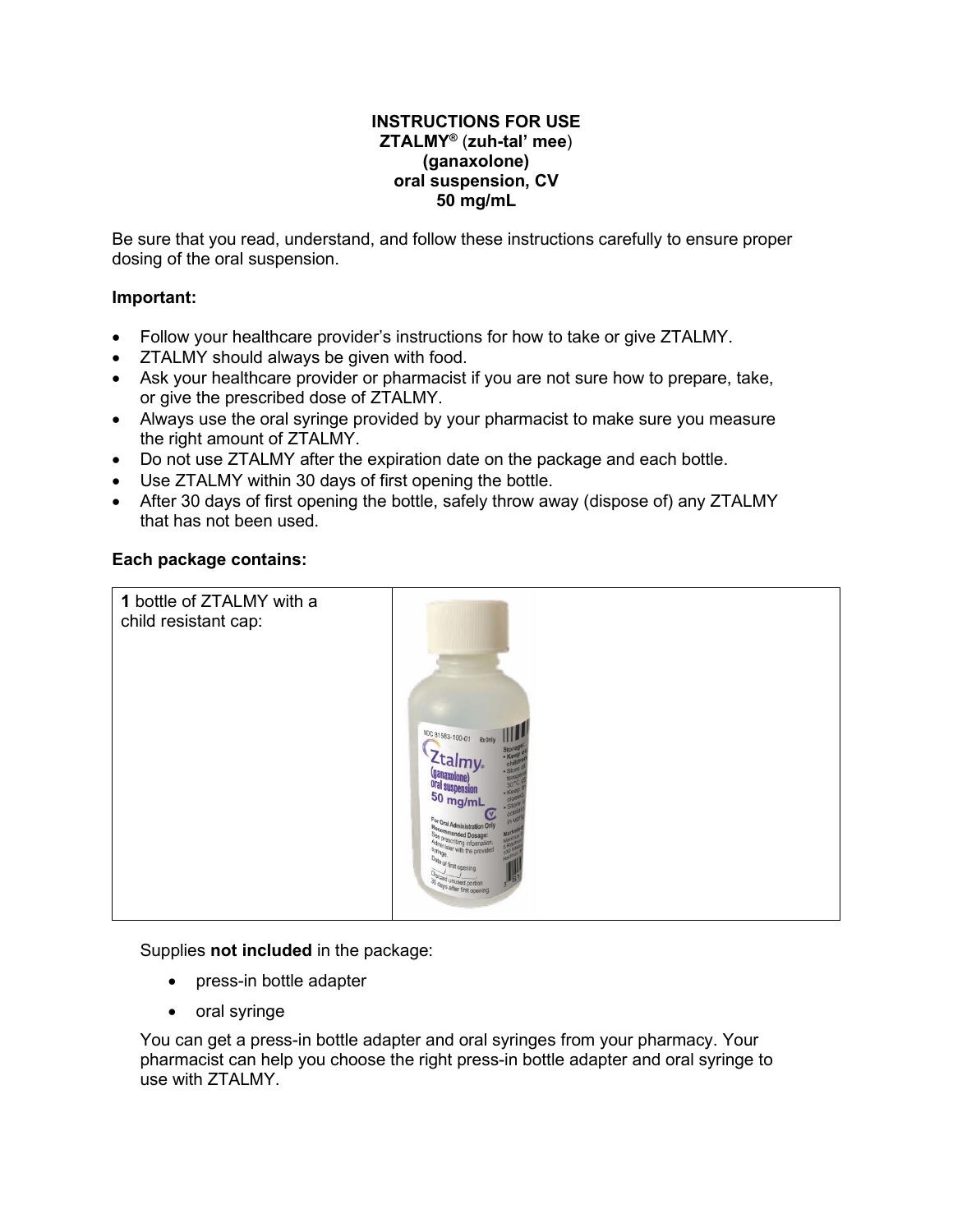Call your pharmacist right away if you do not have a press-in bottle adapter and the right sized oral syringe to use with your medicine.

**Note:** If you lose or damage an oral syringe, or cannot read the markings, contact your pharmacist for a new oral syringe.

# **Follow the instructions below to use the press-in bottle adapter and oral syringe to measure and take or give ZTALMY.**

# **Prepare the bottle**

| Hold the bottle in your hand and shake it up<br>$1_{\cdot}$<br>and down well for 1 minute.<br>Always shake the bottle well for 1 minute<br>then let the bottle stand for 1 minute so that<br>any foam build up during shaking can settle<br>before measuring and giving each dose of<br>ZTALMY. This helps you measure the<br>correct amount of medicine.<br><b>Note:</b> This step is for each dose of the<br>medicine. | Shake Well |
|--------------------------------------------------------------------------------------------------------------------------------------------------------------------------------------------------------------------------------------------------------------------------------------------------------------------------------------------------------------------------------------------------------------------------|------------|
| 2. Remove the child-resistant cap by pushing<br>down while turning the cap to the left<br>(counter-clockwise).                                                                                                                                                                                                                                                                                                           |            |
| 3. Puncture and peel off the induction seal<br>from the bottle.<br><b>Note:</b> This step is only for the first use of<br>the bottle.                                                                                                                                                                                                                                                                                    |            |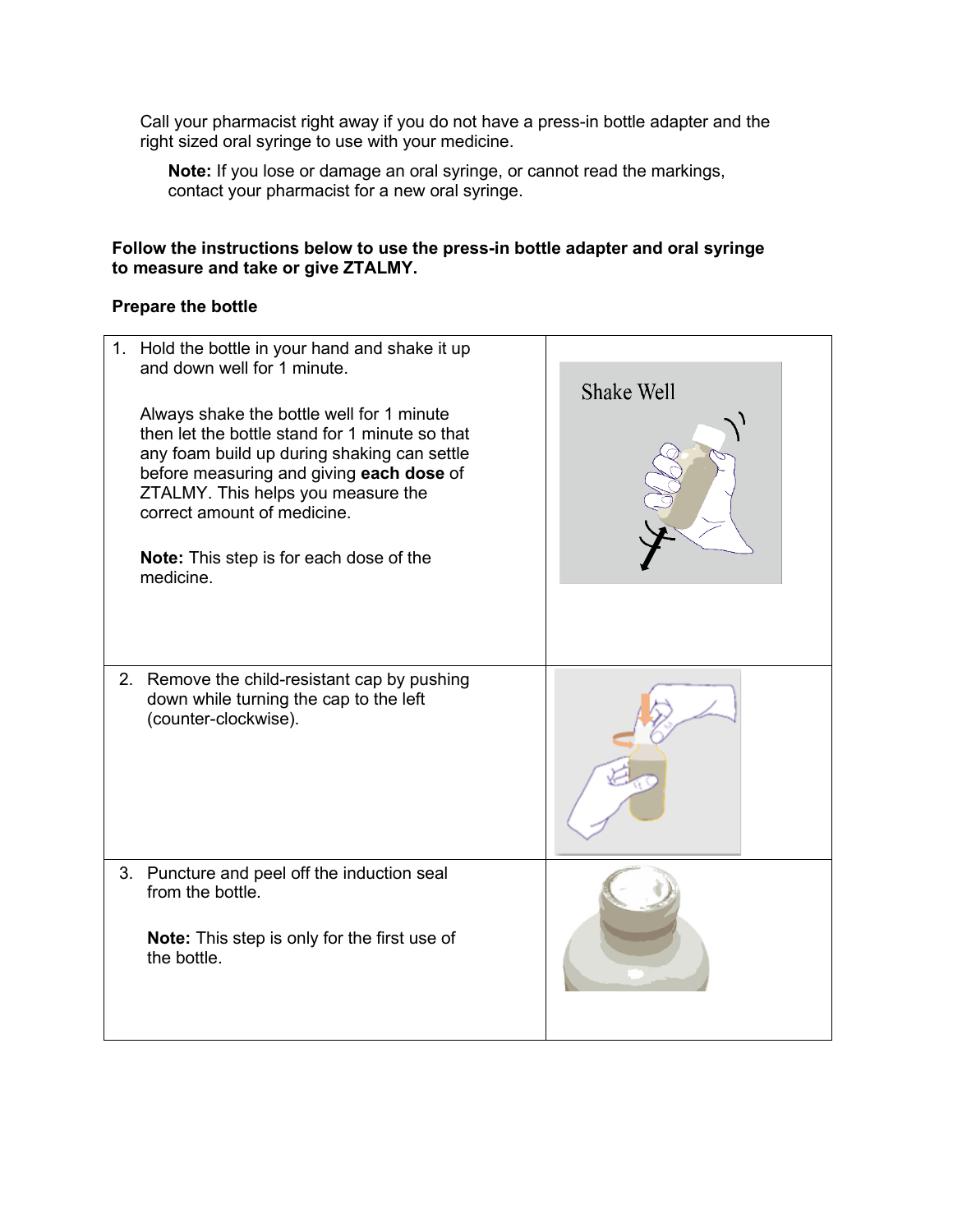4. Push the press-in-bottle adapter firmly into the bottle. Firmly grasp the bottle in one hand and insert the press-in bottle adapter all the way in the bottle with the other hand using constant pressure. Make sure the press-in bottle adaptor is fully inserted. If not fully inserted, small parts such as the press-in bottle adaptor may become a choking hazard for children and pets.

**Note**: **Do not** remove the press-in bottle adapter from the bottle after it is inserted.

# **Prepare the dose**

# **Your healthcare provider will tell you how much ZTALMY to take or give.**

| Gather the oral<br>5.<br>syringe, push the<br>plunger all the way<br>down then insert the<br>tip of the oral syringe<br>fully into the press-in<br>bottle adapter. With<br>the oral syringe in<br>place, turn the bottle<br>upside down. |  |
|------------------------------------------------------------------------------------------------------------------------------------------------------------------------------------------------------------------------------------------|--|
| Slowly pull the<br>6.<br>plunger of the oral<br>syringe to withdraw<br>the dose of ZTALMY<br>needed. Line up the<br>end of the plunger<br>with the marking for<br>your dose of<br>ZTALMY.                                                |  |
| What to do if you<br>see air bubbles:                                                                                                                                                                                                    |  |
| If there are air<br>bubbles in the oral<br>syringe, keep the                                                                                                                                                                             |  |
| bottle upside down<br>and slowly push the                                                                                                                                                                                                |  |
| plunger so that all of<br>the liquid flows back<br>into the bottle.                                                                                                                                                                      |  |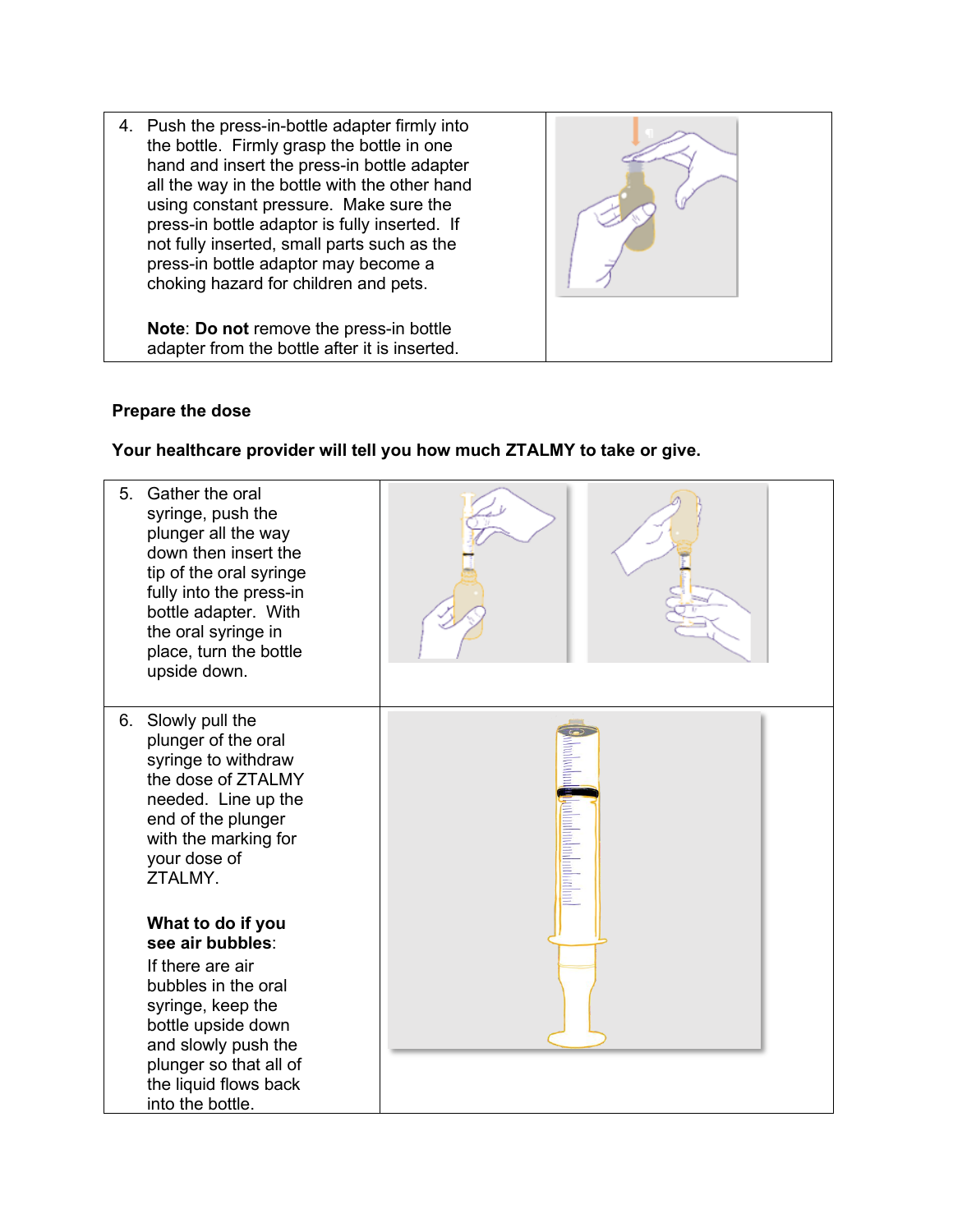| Repeat step 6 until air<br>bubbles are gone.                                                                                                                       |  |
|--------------------------------------------------------------------------------------------------------------------------------------------------------------------|--|
| 7. When you have<br>measured the correct<br>amount of ZTALMY,<br>leave the oral syringe<br>in the press-in bottle<br>adapter and turn the<br>bottle right side up. |  |
| Carefully remove the<br>8.<br>oral syringe from the<br>press-in bottle<br>adapter.                                                                                 |  |

# **Take or give ZTALMY**

| 9. | Place the tip of the oral syringe against the<br>inside of the cheek and gently push the<br>plunger until all of the ZTALMY in the oral<br>syringe is taken or given.<br><b>Do not</b> forcefully push the plunger.<br>Do not direct the medicine to the back of the<br>mouth or throat. This may cause choking. |  |
|----|------------------------------------------------------------------------------------------------------------------------------------------------------------------------------------------------------------------------------------------------------------------------------------------------------------------|--|
|    | 10. Screw the child-resistant cap back on the<br>bottle tightly by turning the cap to the right<br>(clockwise). Do not remove the press-in<br>bottle adapter. The child-resistant cap will fit<br>over it.                                                                                                       |  |